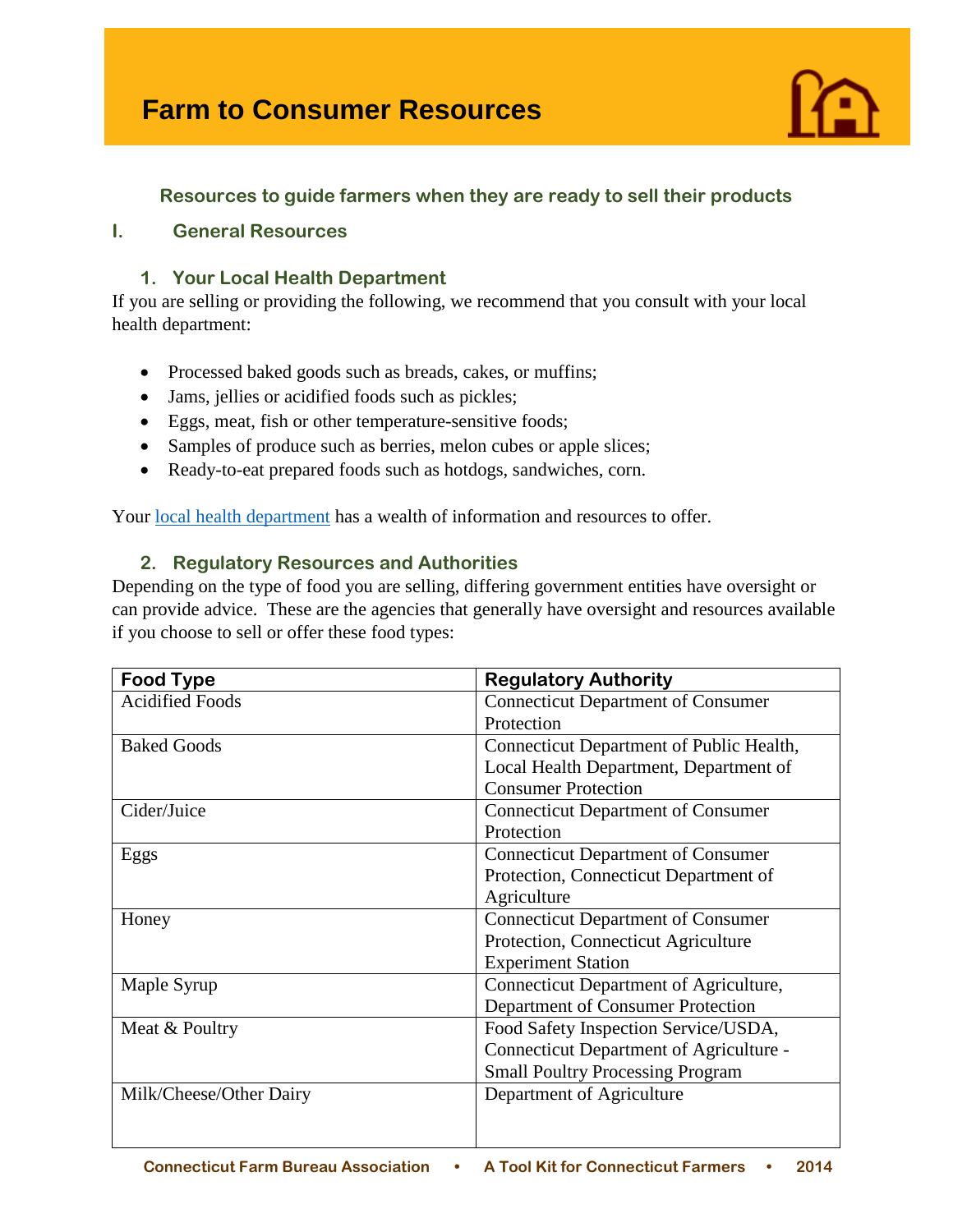| Uncooked and Cooked Samples               | <b>Local Health Department</b>               |
|-------------------------------------------|----------------------------------------------|
|                                           |                                              |
| Seafood                                   | Connecticut Department of Agriculture – for  |
|                                           | aquacultured products only, Local Health     |
|                                           | Department, Department of Energy and         |
|                                           | <b>Environmental Protection, Connecticut</b> |
|                                           | Department of Consumer Protection            |
| Ready to Eat Prepared Foods and Beverages | Connecticut Department of Public Health,     |
| for Immediate Consumption                 | <b>Local Health Department</b>               |
| Wine                                      | <b>Connecticut Department of Consumer</b>    |
|                                           | Protection, Connecticut Department of        |
|                                           | Agriculture                                  |

Additionally, the Department of Agriculture has a useful chart on their website under the Publications tab. Find the [Farmer's Market Reference Guide](http://www.ct.gov/doag/cwp/view.asp?a=3260&q=448674) link then look for "Appendix B: Approved Sources of Use in a Food Service Facility." This document outlines the government agencies that are involved with different products.

[http://www.ct.gov/doag/lib/doag/marketing\\_files/Appendix\\_B.Approved\\_Sources.pdf](http://www.ct.gov/doag/lib/doag/marketing_files/Appendix_B.Approved_Sources.pdf)

# **II. Direct to Consumer Sales Resources (non-acidified)**

**Baked Goods** including granolas, pies, muffins, doughnuts etc.

The State of Connecticut Department of Consumer Protection's website offers advice to businesses on processing food. Go to Programs and Services tab and look under the Food Program link.

<http://www.ct.gov/dcp/cwp/view.asp?a=1621&q=469918>

In addition the regulations for commercial baking can be found at the Connecticut General Assembly website by looking for the Statutes tab. Under the Statutes tab select Browse Statutes and then look for Volume 21 and the link for Consumer Protection. Under the page titled "Title 21a" look for the link titled "Bakeries and Food Manufacturing Establishments."

[http://www.cga.ct.gov/current/pub/chap\\_419b.htm](http://www.cga.ct.gov/current/pub/chap_419b.htm)

# **Cider/Juices**

The Connecticut Department of Agriculture's website outlines labeling issues for cider and juice processors. Their written guidance can be found under the Publications tab and then select Farmer's Market Reference Guide and look for the Cider and Juices link. [http://www.ct.gov/doag/lib/doag/marketing\\_files/22.\\_Cider\\_3-20-2009.pdf](http://www.ct.gov/doag/lib/doag/marketing_files/22._Cider_3-20-2009.pdf)

In addition, the Connecticut Department of Consumer Protection licenses cider processors. Go to their website at  $ct.gov/dcp$  and look under the Programs and Services tab. Then find the link titled ["Food Program.](http://www.ct.gov/dcp/cwp/view.asp?a=1621&q=434780)" Under this link, look for "Food Licensing."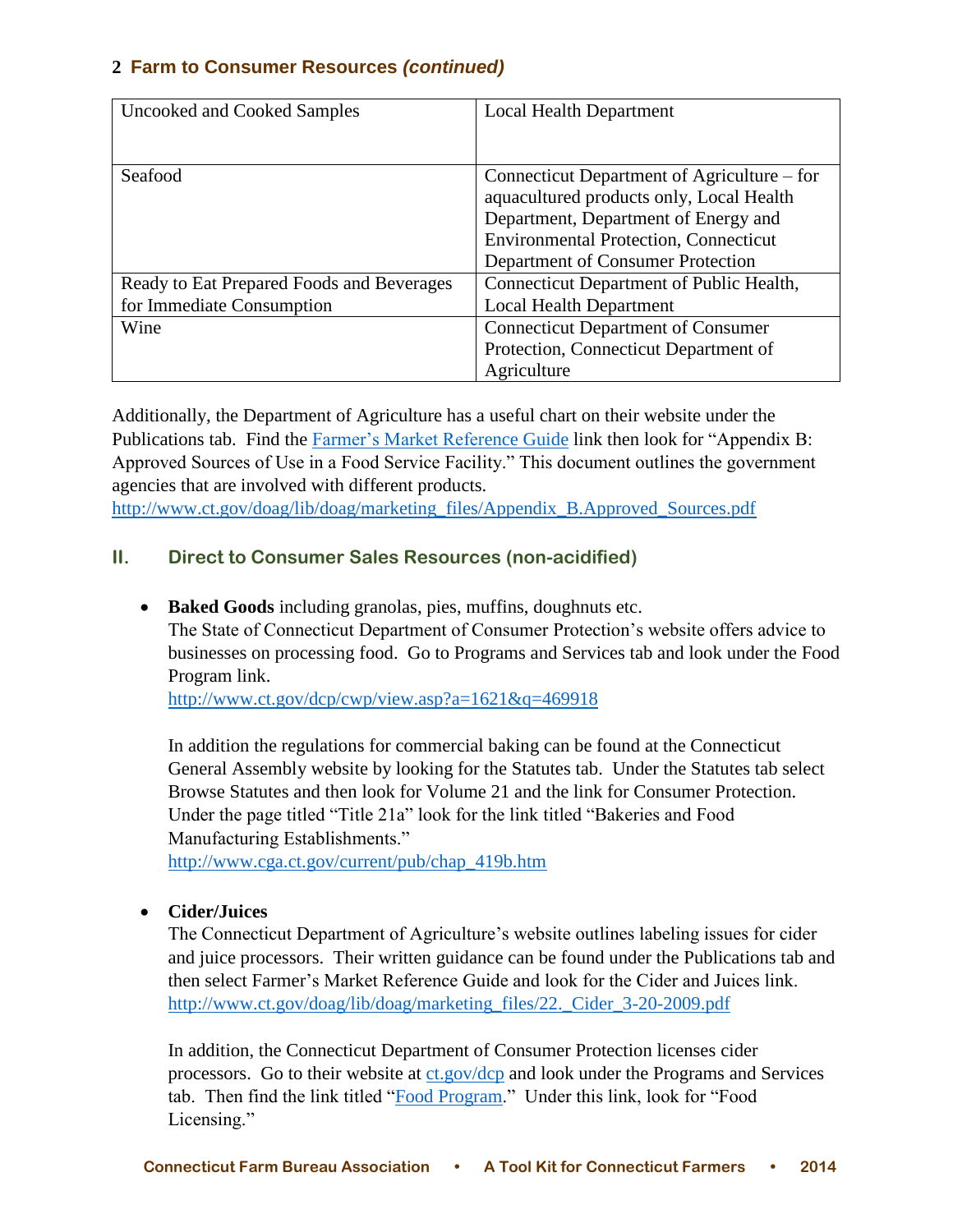#### **Eggs**

Advice on direct sales of eggs to consumers is available at the Connecticut Department of Agriculture's home page. Look under Publications tab and then find the link titled "Farmers' Market Reference Guide." Look for the document "Egg's Requirements." [http://www.ct.gov/doag/lib/doag/marketing\\_files/21.\\_Eggs\\_4-1-2009.pdf](http://www.ct.gov/doag/lib/doag/marketing_files/21._Eggs_4-1-2009.pdf)

#### **Honey**

Information on sale of honey can be found on the Department of Agriculture's website under the Publications tab. Look for the document titled "/Farmers' Market Reference Guide." Then open the file titled "Honey Requirements." [http://www.ct.gov/doag/lib/doag/marketing\\_files/20.\\_Honey\\_3-20-2009.pdf](http://www.ct.gov/doag/lib/doag/marketing_files/20._Honey_3-20-2009.pdf)

#### **Maple Syrup**

The Connecticut Department of Agriculture's website offers guidance on processing and labeling of maple syrup products. Go to their Publications tab and look for the Farmers' Market Reference Guide. The section titled "Requirements for Items Exempt from Inspection" provides information on maple syrup sales.

[http://www.ct.gov/doag/lib/doag/marketing\\_files/23.exemptitems\\_01-25-2011.pdf](http://www.ct.gov/doag/lib/doag/marketing_files/23.exemptitems_01-25-2011.pdf)

## **Meat and Poultry**

The Connecticut Department of Agriculture's website provides a document entitled "A Farmer's Guide to Processing and Selling Meat and Poultry in Connecticut" that details the rules and regulations for selling meat. Find this document by going to the DOA's home page and opening the Publications tab. Then look for the link titled "A Farmer's Guide to Processing and Selling Meat and Poultry in Connecticut."

[http://www.ct.gov/doag/lib/doag/marketing\\_files/farmers\\_guide\\_to\\_processing\\_and\\_selli](http://www.ct.gov/doag/lib/doag/marketing_files/farmers_guide_to_processing_and_selling_meat_and_poultry_in_ct.pdf)\_ [ng\\_meat\\_and\\_poultry\\_in\\_ct.pdf](http://www.ct.gov/doag/lib/doag/marketing_files/farmers_guide_to_processing_and_selling_meat_and_poultry_in_ct.pdf)

Additional guidance specific to poultry sales can be found under the DOA's Publications tab and then looking for the Farmers' Market Reference Guide. The document is titled "Poultry Requirements."

http://www.ct.gov/doag/lib/doag/marketing\_files/16.\_poultry\_11-28-2011.pdf

## **Milk and Other Dairy**

The Connecticut Department of Agriculture's website provides information on special considerations when selling milk and other dairy products. Go to the website and look under the Publications tab then find the Farmers' Market Reference Guide link. Open the document that is entitled "Dairy and Frozen Dessert Requirements." [http://www.ct.gov/doag/lib/doag/marketing\\_files/17.\\_Dairy\\_3-27-2009.pdf](http://www.ct.gov/doag/lib/doag/marketing_files/17._Dairy_3-27-2009.pdf)

#### **Ready-to-Eat Prepared Foods**

*1. General Advice on Preparing Ready-to-Eat Food*  The Connecticut Department of Agriculture's website provides detailed guidance on preparing ready-to-eat foods. While developed for farmers' markets, this information is also applicable to farm stands. Look under the Publications tab and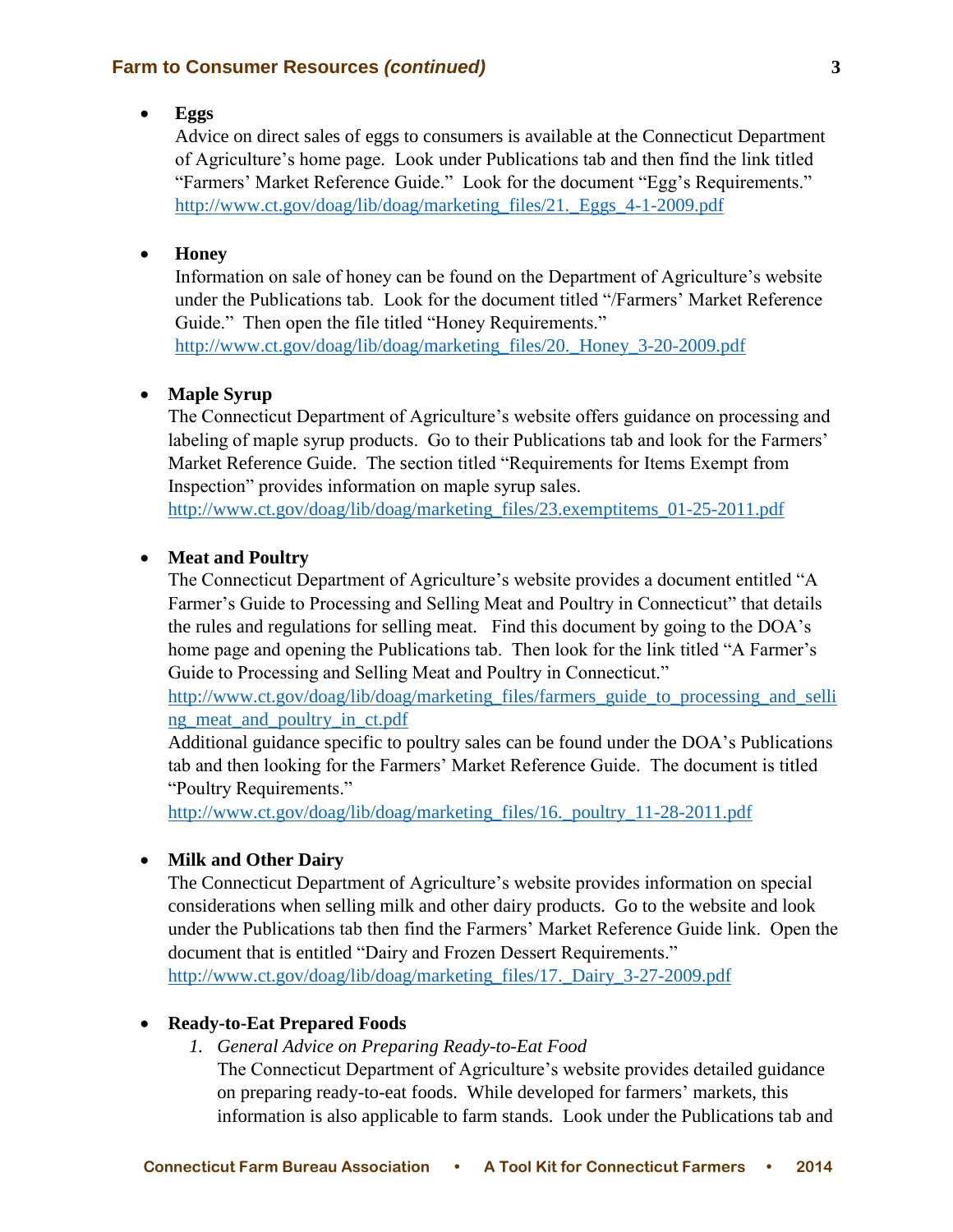open the Farmers' [Market Reference Guide](http://www.ct.gov/dcp/cwp/view.asp?a=1621&q=434780) link. The document is entitled "Food Safety Guidelines and Regulations." http://www.ct.gov/doag/lib/doag/marketing\_files/11. Food\_Safety\_3-27-2009.pdf

*2. Food Service Checklist*

The Department of Agriculture's website provides an excellent document entitled "Food Service Checklist" to help organize the necessary equipment and supplies when serving prepared foods. Go to the DOA home page and click the Publications tab. Then look under Farmers' Market Reference Guide for a document titled "Food Service Checklist."

[http://www.ct.gov/doag/lib/doag/marketing\\_files/11a.\\_Food\\_Service\\_Checklist.pd](http://www.ct.gov/doag/lib/doag/marketing_files/11a._Food_Service_Checklist.pdf) [f](http://www.ct.gov/doag/lib/doag/marketing_files/11a._Food_Service_Checklist.pdf)

3. *Portable Food Service Permit*

The Department of Agriculture's website has information on a portable farmers' market food service permit under their Publications section. Under that tab look for the Farmer's Market Reference Guide. The document is entitled "Farmer's Food Service Permit."

[http://www.ct.gov/doag/lib/doag/marketing\\_files/12a.\\_Farmers\\_Food\\_Service\\_Pe](http://www.ct.gov/doag/lib/doag/marketing_files/12a._Farmers_Food_Service_Permit.pdf) [rmit.pdf](http://www.ct.gov/doag/lib/doag/marketing_files/12a._Farmers_Food_Service_Permit.pdf)

## **Seafood**

For advice on selling seafood to consumers to the Connecticut Department of Agriculture's website and open the tab titled "Publications." Find the document called "Farmers' Market Reference Guide." Two document provide guidance on this issue. The first is titled "Shellfish Requirements" and the second is call "Finfish/Crustaceans." [http://www.ct.gov/doag/lib/doag/marketing\\_files/18.\\_Shellfish\\_3-20-2009.pdf](http://www.ct.gov/doag/lib/doag/marketing_files/18._Shellfish_3-20-2009.pdf) [http://www.ct.gov/doag/lib/doag/marketing\\_files/19.\\_finfish\\_4-14-2010.pdf](http://www.ct.gov/doag/lib/doag/marketing_files/19._finfish_4-14-2010.pdf)

In addition the Connecticut Department of Consumer Protection is responsible for inspecting seafood processors and retail operations.

## **Wine**

Wine sales to consumers are closely regulated by the United States Department of Alcohol, Tobacco, Firearms and Explosives and the Department of Consumer Protection. Farm wineries are allowed to sell direct to consumers within certain parameters. Guidance on sales at farmers' markets can be found on the Connecticut Department of Agriculture's website under the Publications tab. Look for the Farmers' Market Reference Guide document and then find the document entitled "Sales of Wine at Farmer's Markets along with the document entitled "Farm Wineries at Farmer's Market Permit."

[http://www.ct.gov/doag/lib/doag/marketing\\_files/31.\\_Sales\\_of\\_Wine-Permit.pdf](http://www.ct.gov/doag/lib/doag/marketing_files/31._Sales_of_Wine-Permit.pdf) [http://www.ct.gov/doag/lib/doag/marketing\\_files/31a.\\_FM\\_Wine\\_Sales\\_Application.pdf](http://www.ct.gov/doag/lib/doag/marketing_files/31a._FM_Wine_Sales_Application.pdf)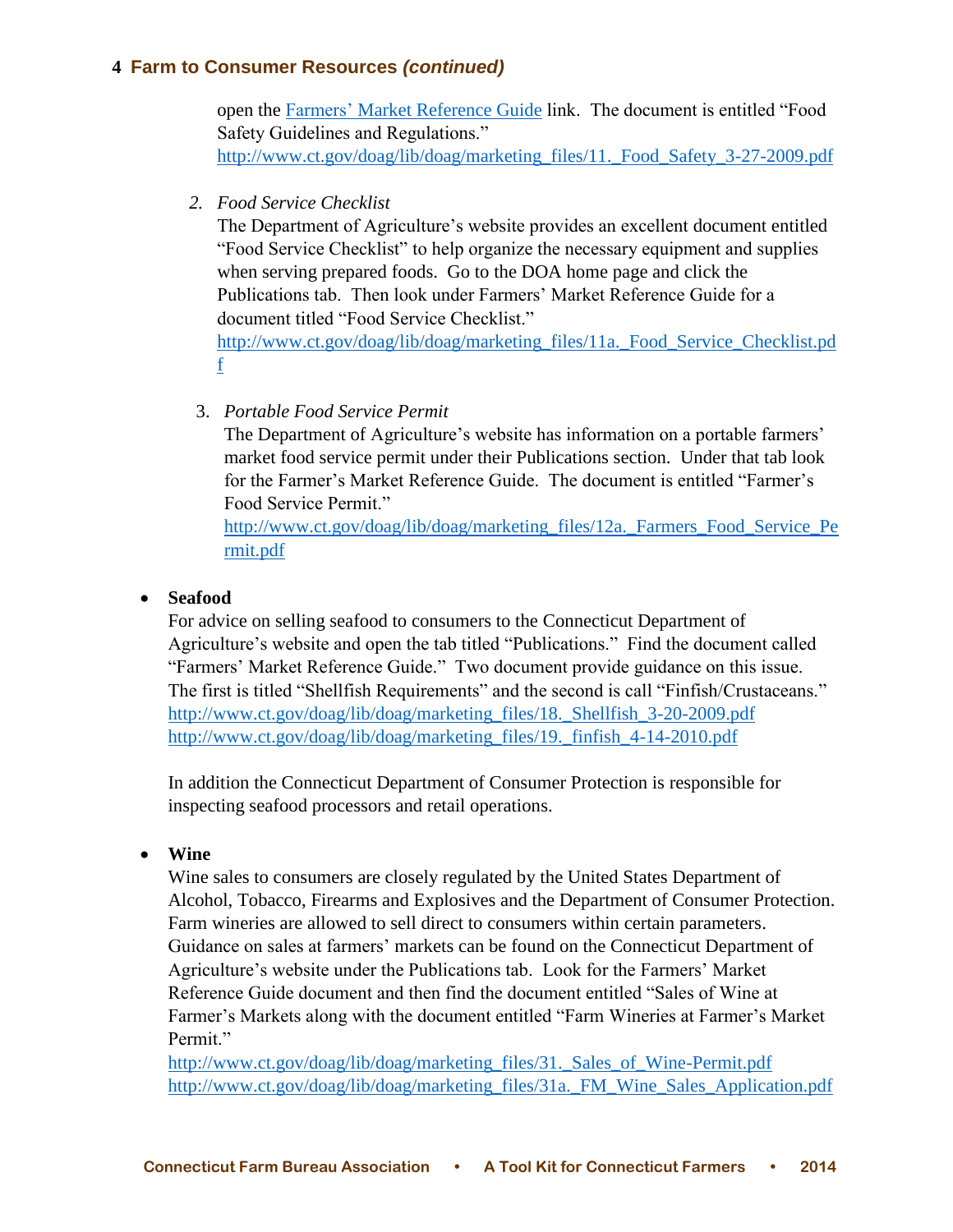## **III. Jams, Jellies and Acidified Foods Resources**

The CFBA website [www.cfba.org](http://www.cfba.org/) has detailed information on processing acidified foods in a farm kitchen. Click "Resources" on the home page and go to "Processing Acidified Foods and Jellies" [http://www.cfba.org/Processing\\_Acidified\\_Foods\\_and\\_Jellies.htm](http://www.cfba.org/Processing_Acidified_Foods_and_Jellies.htm)

## **1. Getting Ready**

#### **Sanitary Process**

It is very easy to accidentally make consumers sick from poorly processed food. The following websites offer information on developing a sanitary process for canning acidified foods.

- The CFBA website: [www.cfba.org](http://www.cfba.org/) provides PowerPoint slides from a program on acidified food processing in the farm kitchen. Additionally there is a document on good manufacturing practices in the farm kitchen that provides detailed information. To access that information [click here.](http://www.cfba.org/Processing_Acidified_Foods_and_Jellies.htm)
- The [UCONN Agricultural Extension Service](http://cag.uconn.edu/nutsci/nutsci/foodsafety/Food_Processing_landing_page/Processing_jams/jellies.php) website offers a wealth of information geared toward on farm processors. [\(http://cag.uconn.edu/nutsci/nutsci/foodsafety/Food\\_Processing\\_landing\\_page/Processing](http://cag.uconn.edu/nutsci/nutsci/foodsafety/Food_Processing_landing_page/Processing_jams/jellies.php) [\\_jams/jellies.php\)](http://cag.uconn.edu/nutsci/nutsci/foodsafety/Food_Processing_landing_page/Processing_jams/jellies.php)

## **Health Department**

While your [local health department](file:///C:/Users/TraceyM/AppData/Local/Microsoft/Windows/Temporary%20Internet%20Files/Content.Outlook/5XIMS1J7/(http:/www.ct.gov/dph/cwp/view.asp%3fa=3123&q=397740) does not have direct jurisdiction over a farm kitchen, they are a great resource for advice on safely processing acidified foods.

## **2. Recipes**

#### **Pre-approved Recipes**

- The National Center for Home Food Preservation website [\(http://nchfp.uga.edu/publications/publications\\_usda.html\)](http://nchfp.uga.edu/publications/publications_usda.html) has extensive approved recipes as well as valuable information on processing acidified foods.
- The Ball Canning website [\(http://www.freshpreserving.com/\)](http://www.freshpreserving.com/) has many approved recipes along with video tutorials on canning techniques

#### **Recipe Approval Resources**

• The Northeast Center for Food Entrepreneurship website [\(http://necfe.foodscience.cals.cornell.edu/acid-and-acidified-foods\)](http://necfe.foodscience.cals.cornell.edu/acid-and-acidified-foods) at Cornell University's College of Agriculture and Life Sciences offers recipe testing for those farmers interested in using their own recipes. Go to Getting Started/Assistance.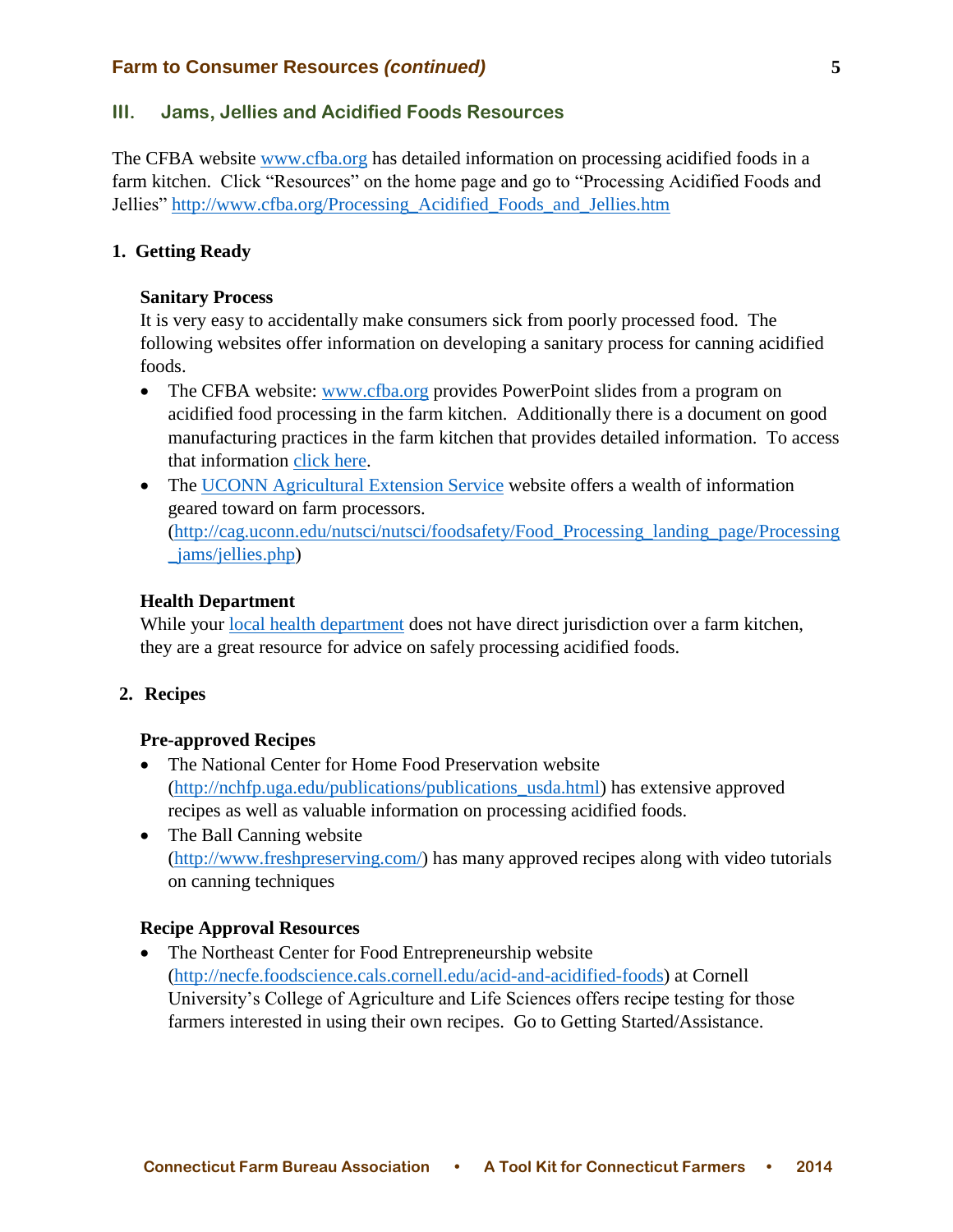## **3. Recording Keeping**

- The Northeast Center for Food Entrepreneurship website offers fact sheets and sample record keeping documents for processors. Go to Acid and Acidified Foods/Records and Record Keeping
	- <http://necfe.foodscience.cals.cornell.edu/acid-and-acidified-foods/records-and->
- [CFBA's](https://www.cfba.org/Processing_Acidified_Foods_and_Jellies.htm#sampleforms) website offers sample record keeping documents and a PowerPoint presentation on record keeping. [https://www.cfba.org/Processing\\_Acidified\\_Foods\\_and\\_Jellies.htm#sampleforms](https://www.cfba.org/Processing_Acidified_Foods_and_Jellies.htm#sampleforms)

## **4. Labeling**

For labeling requirements, go to [www.cfba.org](http://www.cfba.org/) and look under Resources and then Processing Acidified Foods and Jellies. PowerPoint slides from a presentation on processing acidified foods in the farm kitchen offer more detailed information on labeling.

## **5. In Person Training**

- o *ServSafe*  This is a state approved day-long course that focuses primarily on the safe handling of food. An internet search for ServSafe will generate a multitude of dates, times and locations throughout Connecticut where this program is offered. In addition the Connecticut Department of Public Health provides a schedule of Connecticut approved Qualified Food Operator Courses. Go to their website and look for the tab Services and Programs. Find the link titled "A-Z Topics" and then select Food Protection Program. Under the Education and Training area look for the document titled "Qualified Food Operator Exam/Courses."
- o *CFBA Sponsored Programs* Occasionally CFBA offers in-person courses. Visit [www.cfba.org](http://www.cfba.org/) or call CFBA at (860) 768-1100 for upcoming programs and registration information.
- o *Better Process Control School*  This [multi-day program](http://www.gmaonline.org/file-manager/Events/Bro_BPCS-011411.pdf) is an intensive program that provides detailed information on processing of acidified foods. The program is offered in person at Cornell and Rutgers Universities as well as in an on demand on-line course.

# **6. pH Testing**

The Department of Consumer Protection provides a list of food testing businesses that offer pH testing. Go to their home page and look under the Divisions tab, then select the Food and Standards link. Look for the Food Processing link and then open the document entitled "Regional Food Laboratories."

<http://www.ct.gov/dcp/cwp/view.asp?a=1621&q=471478>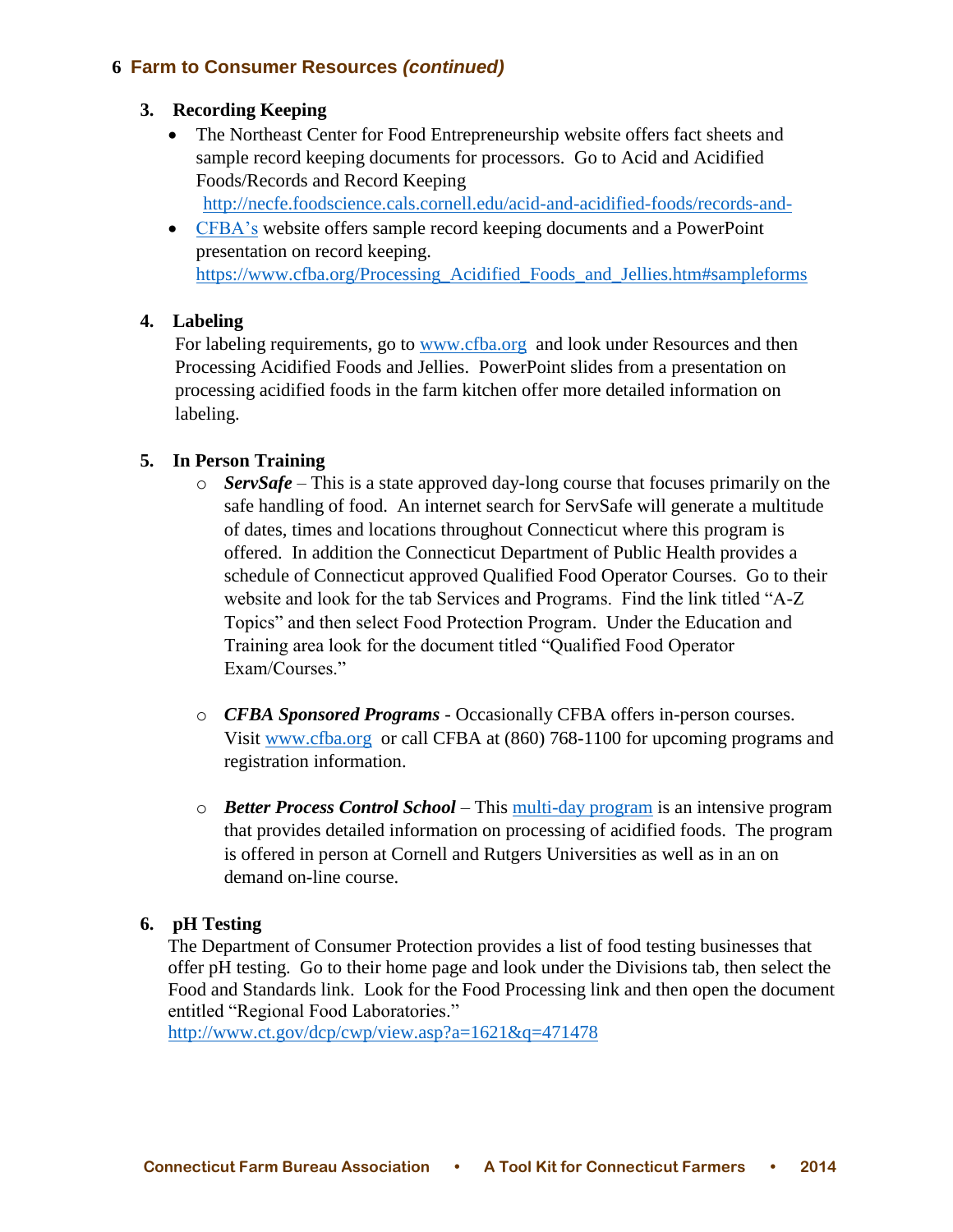#### **7. Water Testing**

The Connecticut Department of Public Health offers a list of state licensed drinking water testing laboratories in Connecticut. Go to the Department of Public Health website. Find the tab titled Topics A-Z. Click the WXYZ tab to view the Water (Drinking Water Section) link. Open the Information for Public Water Systems link and then find the Water Quality Monitoring link. Then opne the document titled "In State Laboratories Certified to Test Drinking Water."

[http://www.ct.gov/dph/lib/dph/environmental\\_health/environmental\\_laboratories/pdf/Inst](http://www.ct.gov/dph/lib/dph/environmental_health/environmental_laboratories/pdf/InstateLaboratoriesCertifiedtoTest_DrinkingWater.pdf) [ateLaboratoriesCertifiedtoTest\\_DrinkingWater.pdf](http://www.ct.gov/dph/lib/dph/environmental_health/environmental_laboratories/pdf/InstateLaboratoriesCertifiedtoTest_DrinkingWater.pdf)

## **IV. Farmers' Markets Resources**

**Food Safety Guidelines** – Two documents on the Connecticut Department of Agriculture's website offer general sanitary recommendations for selling meat, eggs, produce, ready-to-eat food or offering samples at farmers' markets. Look under the Publications tab and then find the "Farmers' Market Reference Guide" document. Then look for the document entitled "Food Safety Guidelines for Farmer's Markets." This document succinctly lays out basic food safety rules.

[http://www.ct.gov/doag/lib/doag/marketing\\_files/02.\\_Food\\_Safety\\_at\\_FM\\_3-20-3009.pdf](http://www.ct.gov/doag/lib/doag/marketing_files/02._Food_Safety_at_FM_3-20-3009.pdf)

A second document also on this same page is entitled "Food Safety Guidelines and Regulations." It reviews in more detail the sanitary process for preparing foods in farmer's markets. http://www.ct.gov/doag/lib/doag/marketing\_files/11. Food\_Safety\_3-27-2009.pdf

Lastly, in this same area is a document entitled "Farmer's Food Service Permit" which explains how to obtain a portable food service permit for farmer's markets. [http://www.ct.gov/doag/lib/doag/marketing\\_files/12a.\\_Farmers\\_Food\\_Service\\_Permit.pdf](http://www.ct.gov/doag/lib/doag/marketing_files/12a._Farmers_Food_Service_Permit.pdf)

**Eggs**

This document on the Connecticut Department of Agriculture's website reviews basic guidelines for selling eggs. Go to the Publications tab and find the "Farmer's Market Reference Guide" document. Then look for a document called "Eggs Requirements." [http://www.ct.gov/doag/lib/doag/marketing\\_files/21.\\_Eggs\\_4-1-2009.pdf](http://www.ct.gov/doag/lib/doag/marketing_files/21._Eggs_4-1-2009.pdf)

**Honey** 

This document on the Connecticut Department of Agricultures' website provides advice on sale and packaging of honey. Go to the Publications tab and find the "Farmer's Market Reference Guide" document. Then look for a document called "Honey Requirement."

[http://www.ct.gov/doag/lib/doag/marketing\\_files/20.\\_Honey\\_3-20-2009.pdf](http://www.ct.gov/doag/lib/doag/marketing_files/20._Honey_3-20-2009.pdf)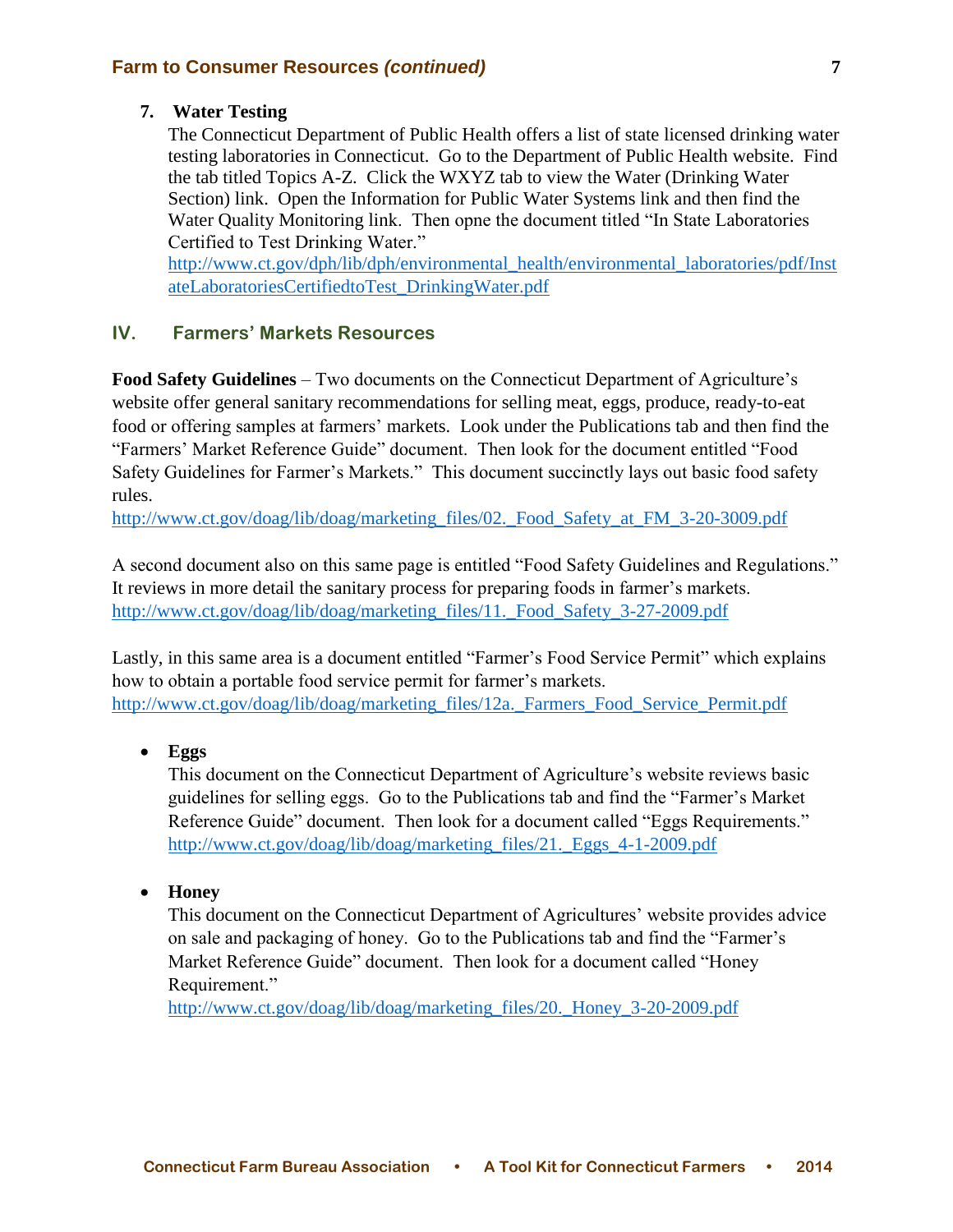## **Meat**

This document on the Department of Agriculture's website entitled "A Farmer's Guide to Processing and Selling Meat and Poultry in Connecticut" details the rules and regulations for selling meat. Go the home page and click the Publications tab.

[http://www.ct.gov/doag/lib/doag/marketing\\_files/farmers\\_guide\\_to\\_processing\\_and\\_selli](http://www.ct.gov/doag/lib/doag/marketing_files/farmers_guide_to_processing_and_selling_meat_and_poultry_in_ct.pdf) ng meat and poultry in ct.pdf

## **Seafood**

Two documents on the Connecticut Department of Agriculture's website provide guidance for aquaculture farmers. Go to the Publications tab and find the "Farmers' Market Reference Guide" document. Then look for a document called "Finfish and Crustaceans." This memo outlines advice on displaying and selling fish and lobsters.

[http://www.ct.gov/doag/lib/doag/marketing\\_files/19.\\_finfish\\_4-14-2010.pdf](http://www.ct.gov/doag/lib/doag/marketing_files/19._finfish_4-14-2010.pdf)

A second document in the same area details advice on selling shellfish and is entitled "Selling Shellfish."

[http://www.ct.gov/doag/lib/doag/marketing\\_files/18.\\_Shellfish\\_3-20-2009.pdf](http://www.ct.gov/doag/lib/doag/marketing_files/18._Shellfish_3-20-2009.pdf)

**Wine**

Recently passed legislation allows for wine sampling at farmer's markets. Go to the Connecticut Department of Agriculture's home page and open the Publications tab. Find the document titled "Farmers' Market Reference Guide" and then open a filed called "Sale of Wine at Farmers' Markets."

[http://www.ct.gov/doag/lib/doag/marketing\\_files/31.\\_Sales\\_of\\_Wine-Permit.pdf](http://www.ct.gov/doag/lib/doag/marketing_files/31._Sales_of_Wine-Permit.pdf)

The permit application can be found in the same area and is titled "Farm Wineries at Farmers' Markets Permit."

http://www.ct.gov/doag/lib/doag/marketing\_files/31a. FM\_Wine\_Sales\_Application.pdf

**Notes:**